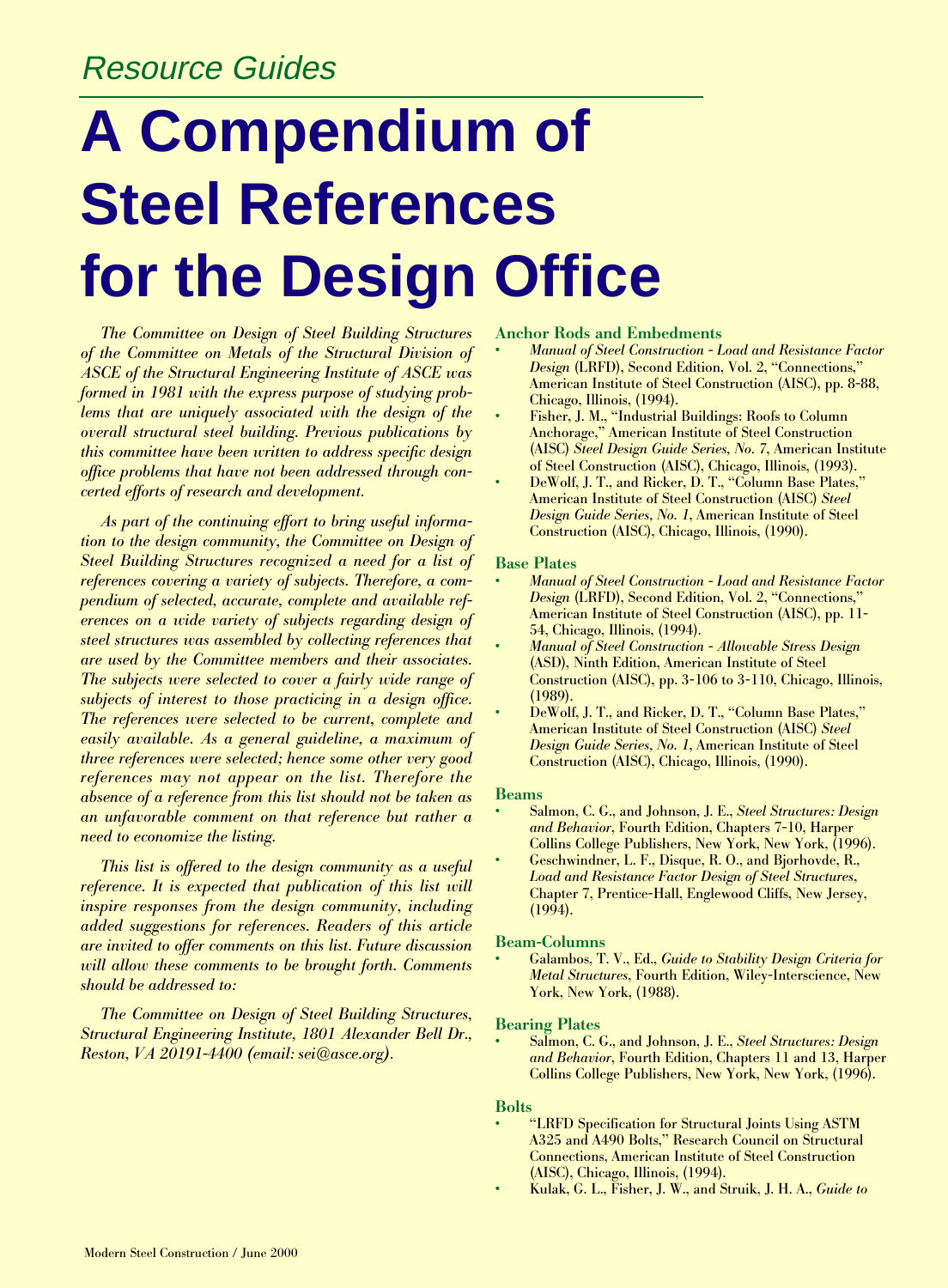*Design Criteria for Bolted and Riveted Joints*, Second Edition, Wiley-Interscience, New York, New York, (1987).

**•** *Manual of Steel Construction - Load and Resistance Factor Design* (LRFD), Second Edition, Vol. 2, "Connections," American Institute of Steel Construction (AISC), Chicago, Illinois, (1994).

# **Bracing**

- **•** "Is Your Structure Suitably Braced?," Structural Stability Research Council (SSRC), Lehigh University, Bethlehem, Pennsylvania, (1993).
- **•** *Manual of Steel Construction Load and Resistance Factor Design* (LRFD), Second Edition, Vol. 2, "Connections," American Institute of Steel Construction (AISC), Chapter 7, (1994).
- **•** Nair, R. S., "Forces on Bracing Systems," *Engineering Journal*, American Institute of Steel Construction (AISC), Vol. 29, No. 1, pp. 45, First Quarter, (1992).
- **•** Fisher, J. M., "The Importance of Tension Chord Bracing," *Engineering Journal*, American Institute of Steel Construction (AISC), Vol. 20, No. 3, pp. 103-106, Third Quarter, (1983).
- **•** Lutz, L. A., and Fisher, J. M., "A Unified Approach For Stability Bracing Requirements," *Engineering Journal*, American Institute of Steel Construction (AISC), Vol. 22, No. 4, pp. 163-167, Fourth Quarter, (1985).
- **•** Rongoe, J., "Design Guidelines for Continuous Beams Supporting Steel Joist Roof Structures," *National Steel Construction Conference Proceedings*, Phoenix, pp. 23.1- 23.44, American Institute of Steel Construction (AISC), Chicago, Illinois, (1996).

# **Buckling**

- **•** Bleich, F., *Buckling Strength of Metal Structures*, McGraw-Hill Book Company, New York, (1952).
- **•** Galambos, T. V., Ed., *Guide to Stability Design Criteria for Metal Structures*, Fourth Edition, Wiley-Interscience, New York, New York, (1988).

# **Cambering**

- Larson, J. W., and Huzzard, R. K., "Economical Use of Cambered Steel Beams," *National Steel Construction Conference Proceedings*, Kansas City, American Institute of Steel Construction (AISC), Chicago, Illinois, (1990).
- **•** Ricker, D. T., "Cambering Steel Beams," *Engineering Journal*, American Institute of Steel Construction (AISC), Vol. 26, No. 4, pp. 136-142, Fourth Quarter, (1989).

# **Cladding Supports**

**•** Fisher, J. M., and West, M. A., "Serviceability Design Considerations for Low Rise Buildings," American Institute of Steel Construction (AISC) *Steel Design Guide Series, No. 3*, American Institute of Steel Construction (AISC), Chicago, Illinois, (1990).

# **Columns**

- **•** Galambos, T. V., Ed., *Guide to Stability Design Criteria for Metal Structure*, Fourth Edition, Wiley-Interscience, New York, New York, (1988).
- **•** Geschwindner, L. F., Disque, R. O., and Bjorhovde, R., *Load and Resistance Factor Design of Steel Structures*, Chapter 6, Prentice-Hall, Englewood Cliffs, New Jersey,  $(1994)$ .

# **Cold Formed Steel Structures**

**•** *Load and Resistance Factor Design (LRFD) Cold-Formed Steel Design Manual*, American Iron and Steel Institute

(AISI), Washington, D.C., (1991).

**•** Yu, W. W., *Cold-Formed Steel Design*, Second Edition, Wiley-Interscience, New York, New York, (1991).

# **Composite Construction**

- **•** Salmon, C. G., and Johnson, J. E., *Steel Structures, Design and Behavior*, Fourth Edition, Chapter 16, Harper Collins College Publishers, New York, New York, (1996).
- **•** Viest, I. M., Editor-in-Chief, *Composite Construction Design for Buildings*, McGraw-Hill/ASCE, New York, New York, (1997).
- **•** *Manual of Steel Construction Load and Resistance Factor Design* (LRFD), Second Edition, Vol. 2, "Connections," American Institute of Steel Construction (AISC), Chicago, Illinois, (1994).
- **•** Thornton, W. A., and Kane, T., "Connections," *Structural Steel Designers Handbook, Section 5*, Brockenbrough, R. L. and Merritt, F. S., Eds., Second Edition, McGraw Hill, New York, (1994).

# **Coped Beams**

**•** *Manual of Steel Construction - Load and Resistance Factor Design* (LRFD), Second Edition, Vol. 2, "Connections," American Institute of Steel Construction (AISC), Chicago, Illinois, (1994).

# **Crane Runways**

- **•** Ricker, D. T., "Tips for Avoiding Crane Runway Problems," *Engineering Journal*, American Institute of Steel Construction (AISC), Vol. 19, No. 4, pp. 181-205, Fourth Quarter, (1982).
- **•** Fisher, J. M., "Industrial Buildings: Roofs to Column Anchorage," American Institute of Steel Construction (AISC) *Steel Design Guide Series, No. 7*, American Institute of Steel Construction (AISC), Chicago, Illinois, (1993).
- **•** "Guide for the Design and Construction of Mill Buildings," Association of Iron and Steel Engineers (AISE) *Technical Report, No. 13*, Pittsburgh, Pennsylvania, (1991).

# **Deflections**

- **•** Fisher, J. M., and West, M. A., "Serviceability Design Considerations for Low Rise Buildings," American Institute of Steel Construction (AISC) *Steel Design Guide Series, No. 3*, American Institute of Steel Construction (AISC), Chicago, Illinois, (1990).
- **•** Ruddy, J. L., "Ponding of Concrete Floor Decks," *Engineering Journal*, American Institute of Steel Construction (AISC), Vol. 23, No. 3, pp. 107-115, Third Quarter, (1986).

# **Diaphragms**

**•** Lutrell, L. D., Steel Deck Institute (SDI) *Diaphragm Design Manual*, Second Edition, Steel Deck Institute (SDI), (1990).

# **Drift**

- **•** "Wind Drift Design of Steel-Framed Buildings: State of the Art Report," Task Committee on Drift Control of Steel Building Structures, *Journal of Structural Engineering*, American Society of Civil Engineers (ASCE), Vol. 114, No. 9, pp. 2085-2108, September, (1988).
- **•** Fisher, J. M., and West, M. A., "Serviceability Design Considerations for Low Rise Buildings," American Institute of Steel Construction (AISC) *Steel Design Guide Series, No. 3*, American Institute of Steel Construction (AISC), Chicago, Illinois, (1990).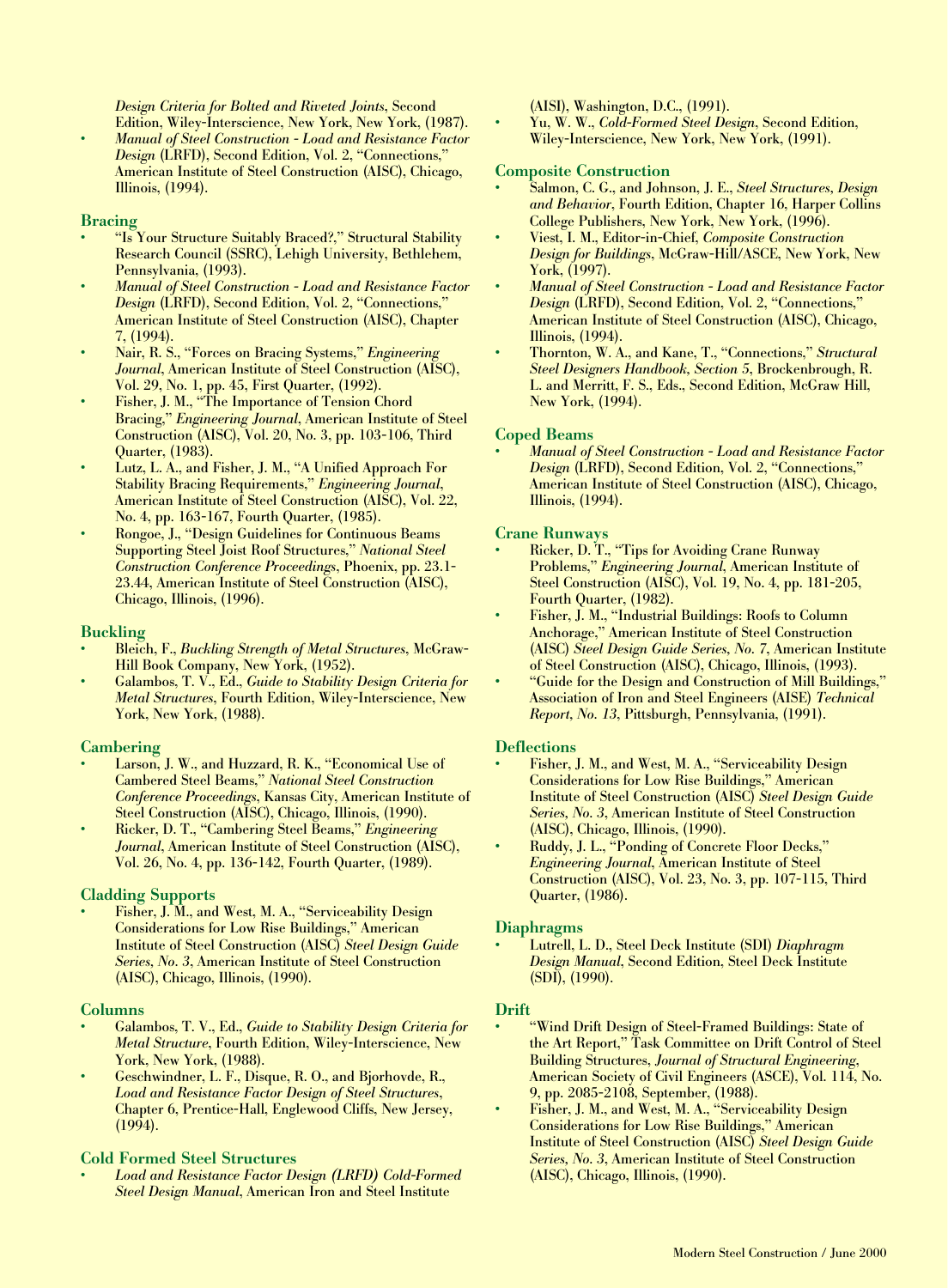# **Elevator Beams**

- **•** *Safety Code for Elevators and Escalators*, ANSI/ASME A17.1, American National Standards Institute (ANSI) and American Society of Mechanical Engineers (ASME), New York, New York, (1987).
- **•** "Compendium of Design Office Problems," Committee on Design of Steel Building Structures, *Journal of Structural Engineering*, American Society of Civil Engineers (ASCE), Vol. 118, No. 12, pp. 3444-3465, December, (1992).

# **Erection**

- **•** "Code of Standard Practice for Steel Buildings and Bridges," American Institute of Steel Construction (AISC), Chicago, Illinois, (1992).
- **•** Fisher, J. M., and West, M. A., "Erection Bracing of Structural Steel Frames," 1995 *National Engineering Conference Proceedings*, San Antonio, pp. 34.1-34.24, American Institute of Steel Construction (AISC), Chicago, Illinois, (1995).

# **Expansion Joints**

- **•** *Manual of Steel Construction Load and Resistance Factor Design* (LRFD), Second Edition, Vol. 1, 1-13 to 1-14, American Institute of Steel Construction (AISC), Chicago, Illinois, (1994).
- **•** "Expansion Joints in Buildings", *Federal Construction Council Technical Report, No. 65*, National Academy of Sciences, National Research Council, Washington, D.C., (1974).

# **Fatigue**

- **•** Fisher J. W., *Fatigue & Fracture in Steel Bridges*, Wiley, New York, (1984).
- **•** Barsom, J. M., and Rolfe, S. T., *Fracture and Fatigue Control in Structures*, Second Edition, Prentice Hall, Englewood Cliffs, New Jersey, (1987).

# **Fire Protection**

- **•** Lie, T. T., "Structural Fire Protection," American Society of Civil Engineers (ASCE) *Practice Manual, No. 78*, New York, New York, (1992).
- **•** *Designing Fire Protection for Steel Beams*, Subcommittee on Fire Technology of the Committee on Construction Codes and Standards, American Iron and Steel Institute (AISI), Washington, D.C., (1984).
- **•** *Designing Fire Protection for Steel Columns*, Subcommittee on Fire Technology of the Committee on Construction Codes and Standards, American Iron and Steel Institute (AISI), Third Edition, Washington, D.C.
- **•** *Designing Fire Protection for Steel Trusses*, Subcommittee on Fire Technology of the Committee on Construction Codes and Standards, American Iron and Steel Institute (AISI), Second Edition, Washington, D.C., (1981).

# **Fracture Mechanics/Brittle Fracture**

**•** Barsom, J. M., and Rolfe, S. T., *Fracture and Fatigue Control in Structures*, Second Edition, Prentice Hall, Englewood Cliffs, New Jersey, (1987).

# **Frame Stability**

- **•** Timoshenko, S. P., and Gere, J. M., *Theory of Elastic Stability*, Second Edition, McGraw-Hill Book Company, Inc., New York, New York, (1961).
- **•** Galambos, T. V., Ed., *Guide to Stability Design Criteria for Metal Structures*, Fourth Edition, Wiley-Interscience, New York, New York, (1988).
- **•** Chen, W. F., and Toma, S., *Advanced Analysis of Steel*

*Frames Theory, Software and Applications*, CRC Press, Boca Raton, Florida, (1994).

# **Framing Systems**

- **•** Fisher, J. M., West, M. A., and Van de Pas, J. P., *Designing with Steel Joists,* Joist Girders, Steel Deck, NUCOR Corporation, Charlotte, North Carolina, (1991).
- **•** Englekirk, R., *Steel Structures, Controlling Behavior Through Design*, John Wiley & Sons, New York, New York,  $(1994)$ .

# **Grid Beam System**

- **•** Elleby, H. A., "Automated Analysis of Grid Beam Systems." *Engineering Journal*, American Institute of Steel Construction (AISC), Vol. 5, No. 3, pp. 123-127, Third Quarter, (1968).
- **•** Vukov, V., "Limit Analysis and Plastic Design of Grid Systems," *Engineering Journal*, American Institute of Steel Construction (AISC), Vol. 23, No. 2, pp. 77-83, Second Quarter, (1986)

# **Heat Straightening**

- **•** Avent, R. R., "Engineered Heat Straightening Comes of Age," *Modern Steel Construction*, American Institute of Steel Construction (AISC), Vol. 35, No. 2, pp. 32-39, February, (1995).
- **•** Avent, R. R., "Engineered Heat Straightening," 1995 *National Steel Construction Conference Proceedings*, San Antonio, pp. 2-1 to 2-18, American Institute of Steel Construction (AISC), Chicago, Illinois, (1995).
- **•** Avent, R. R., "Heat Straightening: Fact and Fable," *Journal of Structural Engineering*, American Society of Civil Engineers (ASCE), Vol. 115, No. 11, pp. 2773-2793, November, (1989).

# **Horizontally Curved Beams**

- **•** *Guide Specifications for Horizontally Curved Highway Bridges*, American Association of State Highway and Transportation Officials, (AASHTO), Washington, D.C., (1993).
- **•** Brookhart, G. C., "Circular-Arc I-Type Girders," *Journal of the Structural Division*, American Society of Civil Engineers (ASCE), Vol. 93, ST6, pp. 133-159, December,  $(1967)$ .

# **Human Response to Floor Vibrations**

**•** Murray, T. M., "Building Floor Vibrations," *Engineering Journal*, American Institute of Steel Construction (AISC), Vol. 28, No. 3, pp. 102-109, Third Quarter, (1991).

# **Industrial Buildings**

- **•** "Roof Framing with Cantilever Girders and Open Web Joists," Canadian Institute of Steel Construction, Willowdale, Ontario, Canada, (1989).
- **•** Fisher, J. M., "Industrial Buildings: Roof to Column Anchorage," American Institute of Steel Construction (AISC) *Steel Design Guide Series, No. 7*, (1993).
- **•** *Guide for the Design and Construction of Mill Buildings*, Association of Iron and Steel Engineers (AISE) Technical Report, No. 13, Pittsburgh, Pennsylvania, (1991).

# **Inspection**

- **•** *A Guide to Engineering and Quality Criteria for Steel Structures*, Fourth Edition, American Institute of Steel Construction (AISC), Chicago, Illinois, (1997).
- **•** "Suggested Procedure for Inspecting and Upgrading Existing Structures," *Guide for the Design and*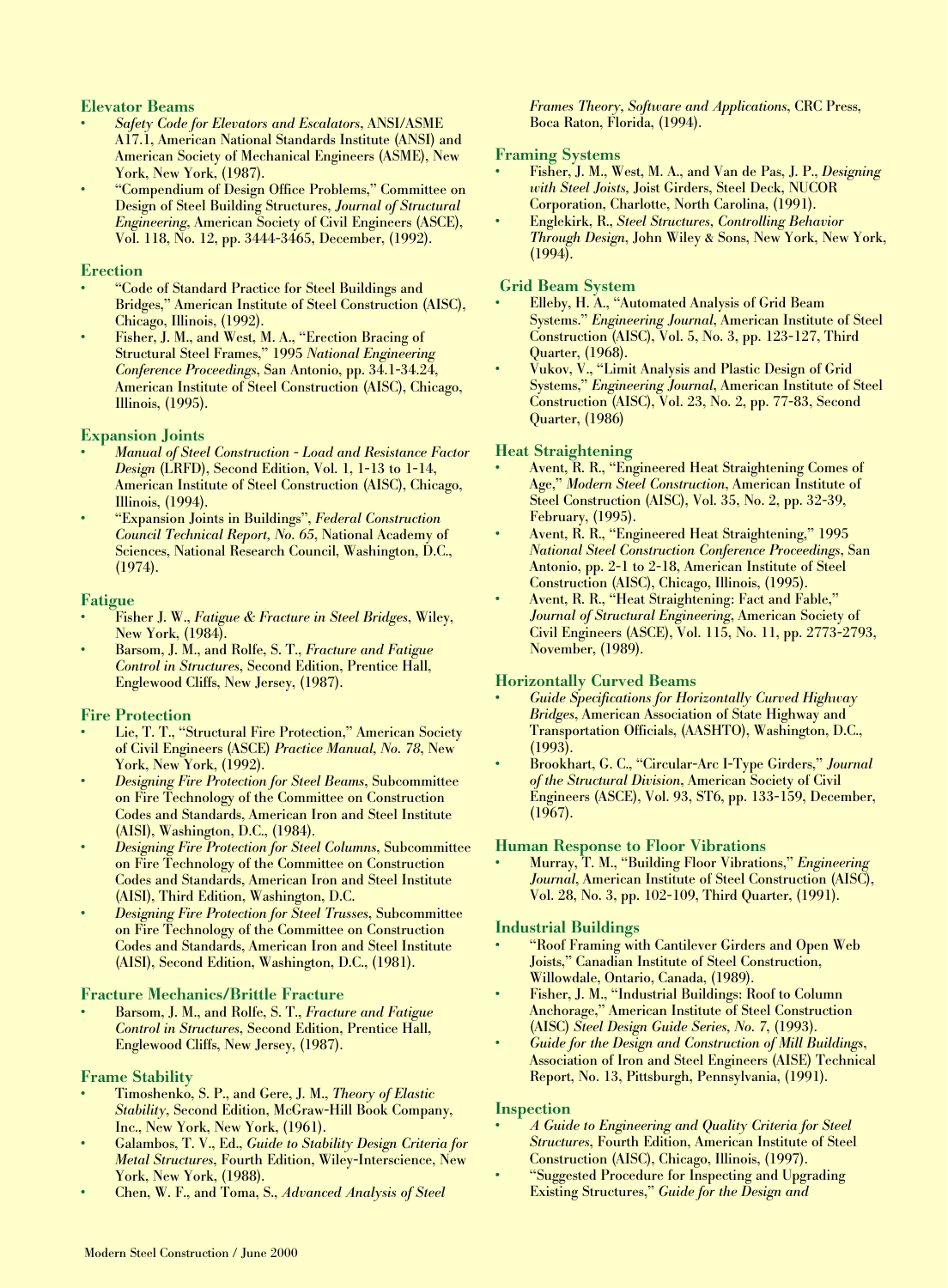*Construction of Mill Buildings*, Association of Iron and Steel Engineers (AISE) Technical Report, No. 13, Supplement II, Pittsburgh, Pennsylvania, (1991).

**•** Brock, D. S., and Sutcliffe, L. L., Jr., *Field Inspection Handbook*, McGraw-Hill, New York, (1986).

# **Instantaneous Center of Rotation**

**•** Crawford, S. F., and Kulak, G. L., "Eccentrically Loaded Bolted Connections," *Journal of the Structural Division*, American Society of Civil Engineers (ASCE), Vol. 97, No. ST3, pp. 765-784, March, (1971).

### **Jumbo Shapes**

- **•** Bjorhovde, R., "Solutions for the Use of Jumbo Shapes," *1988 National Steel Construction Conference Proceedings*, Miami Beach, pp. 2.1-2.20, American Institute of Steel Construction (AISC), Chicago, Illinois, (1988).
- **•** Fisher, J. W., and Pense, A. W., "Experience with Use of Heavy W-Shapes in Tension," *Engineering Journal*, American Institute of Steel Construction (AISC), Vol. 24, No. 2, pp. 63-77, Second Quarter, (1987).
- **•** Barsom, J. M., "Material Considerations in Structural Steel Design," *Engineering Journal*, American Institute of Steel Construction (AISC), Vol. 24, No. 3, pp. 127-139, Third Quarter, (1987).

# **Knee Braces**

- **•** Vilas, H. K., and Surtees, J. O., "Analysis of Knee-Braced Portal Frames For Vertical Loading," *Engineering Journal*, American Institute of Steel Construction (AISC), Vol. 20, No, 4, pp. 181-184, Fourth Quarter, (1983).
- **•** Vilas, H. K., and Surtees, J. O., "Analysis of Knee-braced Portal Frames For Vertical Loading: Part 2 - Columns of Unequal Stiffness," *Engineering Journal*, American Institute of Steel Construction (AISC), Vol. 21, No. 4, pp. 223-226, Fourth Quarter, (1984).

# **Lamellar Tearing**

- **•** "Commentary on Highly Restrained Welded Connections," *Engineering Journal*, American Institute of Steel Construction (AISC), Vol. 10, No. 3, pp. 61-73, Third Quarter, (1973).
- **•** Thornton, C. H., "Quality Control in Design and Supervision Combine to Eliminate Lamellar Tearing," *Engineering Journal*, American Institute of Steel Construction (AISC), Vol. 10, No. 4, pp. 112-116, Fourth Quarter, (1973).
- **•** Kloiber, L. A., "The Fabrication and Erection of Minneapolis Convention Center," *Proceedings of the Sessions Related to Steel Structures*, Structures Congress ?89, San Francisco, pp. 165-174, American Society of Civil Engineers (ASCE), Washington, D.C., (1989).

# **Low Rise Buildings**

- **•** Fisher, J. M., and West, M. A., "Serviceability Design Considerations for Low Rise Buildings," American Institute of Steel Construction (AISC) *Steel Design Guide Series, No. 3*, American Institute of Steel Construction (AISC), Chicago, Illinois, (1990).
- **•** Allison, H., "Low and Medium Rise Steel Buildings," American Institute of Steel Construction (AISC) *Steel Design Guide Series, No. 5*, (1991).

# **Material Properties**

**•** Barsom, J. M., "Material Considerations in Structural Steel Design," Engineering Journal, American Institute of Steel Construction (AISC), Vol. 24, No. 3, pp. 127-139, Third

Quarter, (1987).

- **•** Barsom, J. M., "Properties of Bridge Steels," *Highway Structural Design Handbook*, Vol. 1, Chapter 3, American Institute of Steel Construction Marketing (AISCM), Chicago, Illinois, May, (1991).
- **•** Lankford, W. T., Samways, N. L., Craven, R. F., and McGannon, H. E., *The Making, Shaping and Treating of Steel*, Tenth Edition, Association of Iron and Steel Engineers (AISE), Pittsburgh, Pennsylvania, (1985).
- **•** Geschwindner, L. F., Disque, R. O., and Bjorhovde, R., *Load and Resistance Factor Design of Steel Structures*, Chapter 4, Prentice-Hall, Englewood Cliffs, New Jersey, (1994).
- **•** Brockenbrough, R. L., *Material Properties*, Chapter 1.2 in *Constructional Steel Design - An International Guide*, Dowling, P. J., Harding, J. E., and Bjorhovde, R., Eds., Elsevier Applied Science, London, England, (1992).

#### **Metric Conversion**

**•** *Manual of Steel Construction - Load and Resistance Factor Design* (LRFD), Metric Conversion of the Second Edition, Vols. I and II, American Institute of Steel Construction (AISC), Chicago, Illinois, (1999).

#### **Mill Practices**

- **•** Brockenbrough, R. L., Material Properties, Chapter 1.2 in *Constructional Steel Design - An International Guide*, Dowling, P. J., Harding, J. E., and Bjorhovde, R., Eds., Elsevier Applied Science, London, England, (1992).
- **•** *Manual of Steel Construction Load and Resistance Factor Design (LRFD)*, Second Edition, American Institute of Steel Construction (AISC), Chicago, Illinois, (1994).

# **Old Steel Shapes**

**•** Ferris, H. W., *Iron and Steel Beams, 1873 - 1952*, American Institute of Steel Construction (AISC), Chicago, Illinois, (1985).

#### **Painting**

- **•** Volume 1, *Good Painting Practice*, Second Edition, Steel Structures Painting Council, Pittsburgh, Pennsylvania, (1982).
- **•** Volume 2, *Systems & Specifications*, Sixth Edition, Steel Structures Painting Council, Pittsburgh, Pennsylvania, (1991).

#### **Parking Garages**

**•** Troup, E. W. J., "Steel Frame Car Parks - New England Style," Steel Construction Annual, *New Hampshire Business Review*, Manchester, New Hampshire, (1989).

#### **Plastic Design**

- **•** *Plastic Design in Steel: A Guide and Commentary*, Second Edition, American Society of Civil Engineers (ASCE) - Welding Research Council (WRC), New York, New York, (1971).
- **•** Disque, R. O., *Applied Plastic Design in Steel*, Van Nostrand Reinhold Company, New York, (1971).
- **•** *Specification for Structural Steel Buildings Allowable Stress Design and Plastic Design*, American Institute of Steel Construction (AISC), Chicago, Illinois, (1989).

#### **Plate Girders**

**•** Geschwindner, L. F., Disque, R. O., and Bjorhovde, R., *Load and Resistance Factor Design of Steel Structures,* Chapter 8, Prentice-Hall, Englewood Cliffs, New Jersey, (1994).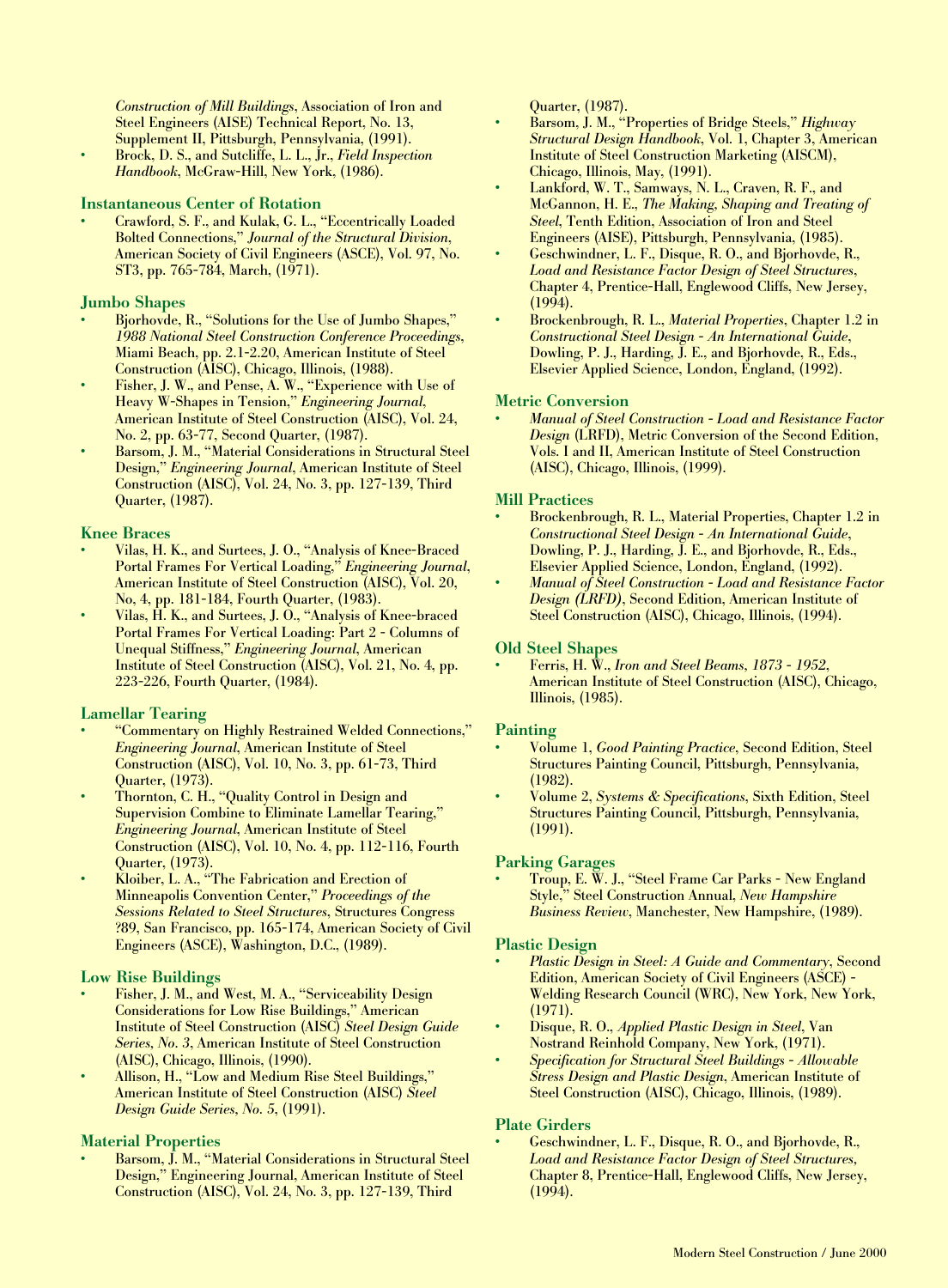- **•** Salmon, C. G., and Johnson, J. E., *Steel Structures: Design and Behavior*, Fourth Edition, Chapter 11, Harper Collins College Publishers, New York, New York, (1996).
- **•** Galambos, T. V., Lin, F. J., and Johnston, B. G., *Basic Steel Design with Load and Resistance Factor Design* (LRFD), Chapter 7, Prentice-Hall, Upper Saddle River, New Jersey, (1996).
- **•** *Manual of Steel Construction Load and Resistance Factor Design* (LRFD), Second Edition, Vol. 1, American Institute of Steel Construction (AISC), Chicago, Il, 1994.
- **•** Zahn, C. J., "Plate Girder Design Using Load and Resistance Factor Design (LRFD)," *Engineering Journal*, American Institute of Steel Construction (AISC), Vol. 24, No. 1, pp. 11-20, First Quarter, (1987).

# **Plate Structures**

**•** "Design of Plate Structures," Committee of Steel Plate Producers, American Iron and Steel Institute (AISI) with cooperation of Steel Plate Fabricators Association, Downers Grove, Illinois, (1979).

# **Pre-engineered Metal Buildings**

- **•** *1996 Low Rise Building Systems Manual*, Metal Building Manufacturers Association (MBMA), Cleveland, Ohio, (1996).
- **•** *Guide Specifications for Producer Engineered Steel Building Systems*, Metal Building Manufacturers Association (MBMA), Cleveland, Ohio, June, (1996).

# **Prying Action**

- **•** Thornton, W. A., "Prying Action A General Treatment," *Engineering Journal*, American Institute of Steel Construction (AISC), Vol. 22, No. 2, pp. 67-76, Second Quarter, (1985).
- **•** Kulak, G. L., Fisher, J. W., and Struik, J. H. A., *Guide to Design Criteria for Bolted and Riveted Joints*, Second Edition, Wiley-Interscience, New York, New York, (1987).
- **•** Thornton, W. A., "Strength and Serviceability of Hanger Connections" *Engineering Journal*, American Institute of Steel Construction (AISC), Vol. 29, No. 4, pp. 145-149, Fourth Quarter, (1992).
- **•** *Manual of Steel Construction Load and Resistance Factor Design* (LRFD), Second Edition, American Institute of Steel Construction (AISC), Chicago, Illinois, (1994).

# **Riveted Joints**

**•** Kulak, G. L., Fisher, J. W., and Struik, J. H. A., *Guide to Design Criteria for Bolted and Riveted Joints*, Second Edition, Wiley-Interscience, New York, New York, (1987).

# **Repair, Rehabilitationand Restoration**

**•** Ricker, D. T., "Field Welding to Existing Steel Structures," *Engineering Journal*, American Institute of Steel Construction (AISC), Vol. 25, No. 1, pp. 1-16, First Quarter, (1988).

# **Residual Stress**

- **•** Galambos, T. V., Ed., *Guide to Stability Design Criteria for Metal Structures*, Fourth Edition, Wiley-Interscience, New York, New York, (1988).
- **•** Geschwindner, L. F., Disque, R. O., and Bjorhovde, R., *Load and Resistance Factor Design of Steel Structures*, Chapter 6, Prentice-Hall, Englewood Cliffs, New Jersey, (1994).

# **Rivets**

**•** Kulak, G. L., Fisher, J. W., and Struik, J. H. A., *Guide to*

*Design Criteria for Bolted and Riveted Joints*, Second Edition, Wiley-Interscience, New York, New York, (1987).

#### **Second Order Analysis**

- **•** Chen, W. F., and Toma, S., *Advanced Analysis of Steel Frames Theory Software & Application*, CRC Press, Boca Raton, Florida, (1994).
- **•** Chen, W. F., and Sohal, I., *Plastic Design and Second-Order Analysis of Steel Frames*, Springer Verlag, New York, (1995).
- **•** Galambos, T. V., Ed., *Guide to Stability Design Criteria for Metal Structures*, Fourth Edition, Wiley-Interscience, New York, New York, (1988).

# **Seismic Design**

- **•** *Recommended Lateral Force Requirements and Commentary*, Structural Engineers Association of California (SEAC), Sacramento, California, (1996).
- **•** *Seismic Provisions for Structural Steel Buildings*, American Institute of Steel Construction (AISC), Chicago, Illinois, (1992), with *Supplement No. 1* (1999).
- **•** *NEHRP Recommended Provisions for Seismic Regulations for New Buildings*, Federal Emergency Management Agency, Washington, D.C., (1994).
- **•** Popov, E. P., "U. S. Seismic Steel Codes," *Engineering Journal*, American Institute of Steel Construction (AISC), Vol. 28, No. 3, pp. 119-128, Third Quarter, (1991).
- **•** Englekirk, R., *Steel Structures Controlling Behavior Through Design*, John Wiley & Sons, New York, New York, (1994).
- **•** Naeim, F., Ed., *The Seismic Design Handbook*, Van Nostrand Reinhold Company, New York, New York, (1989).
- **•** Becker, R., Naeim, F., and Teal E. J., *Seismic Design Practice for Steel Buildings*, Structural Steel Education Council, Moraga, California, (1988).

# **Semi-Rigid Frames and Connections**

- **•** Chen, W. F., and Toma S., *Advanced Analysis of Steel Frames*, CRC Press, Boca Raton, Florida, (1994).
- **•** Chen, W. F., Goto, Y., and Liew, J. Y. R., *Stability Design of Semi-Rigid Frames*, John Wiley & Sons, New York, New York, (1996).
- **•** Bjorhovde, R., Brozzetti, J., and Colson, A., *Connections in Steel Structures*, Elsevier Applied Science, London, (1988).
- **•** Bjorhovde, R., Colson, A., Haaijer, G. and Stark, J. W. B., *Connections in Steel Structures II*, American Institute of Steel Construction (AISC), Chicago, Illinois, (1992).
- **•** Bjorhovde, R., Colson, A., and Zandonini, R., *Connections in Steel Structures III*, Pergamon/Elsevier Science, Oxford, England, (1996).

# **Serviceability**

- Leon, R. T., "Serviceability Criteria for Load and Resistance Factor Design (LRFD) Composite Floors," *1990 National Steel Construction Conference Proceedings*, Kansas City, American Institute of Steel Construction (AISC), Chicago, Illinois, (1990).
- **•** Ellingwood, B. R., "Serviceability Guidelines for Steel Structures," *1988 National Steel Construction Conference Proceedings*, Miami Beach, American Institute of Steel Construction (AISC), Chicago, Illinois, (1988).
- **•** Fisher, J. M., and West, M. A., "Serviceability Design Considerations for Low Rise Buildings," American Institute of Steel Construction (AISC) *Steel Design Guide, No. 3*, American Institute of Steel Construction (AISC), Chicago, Illinois, (1990).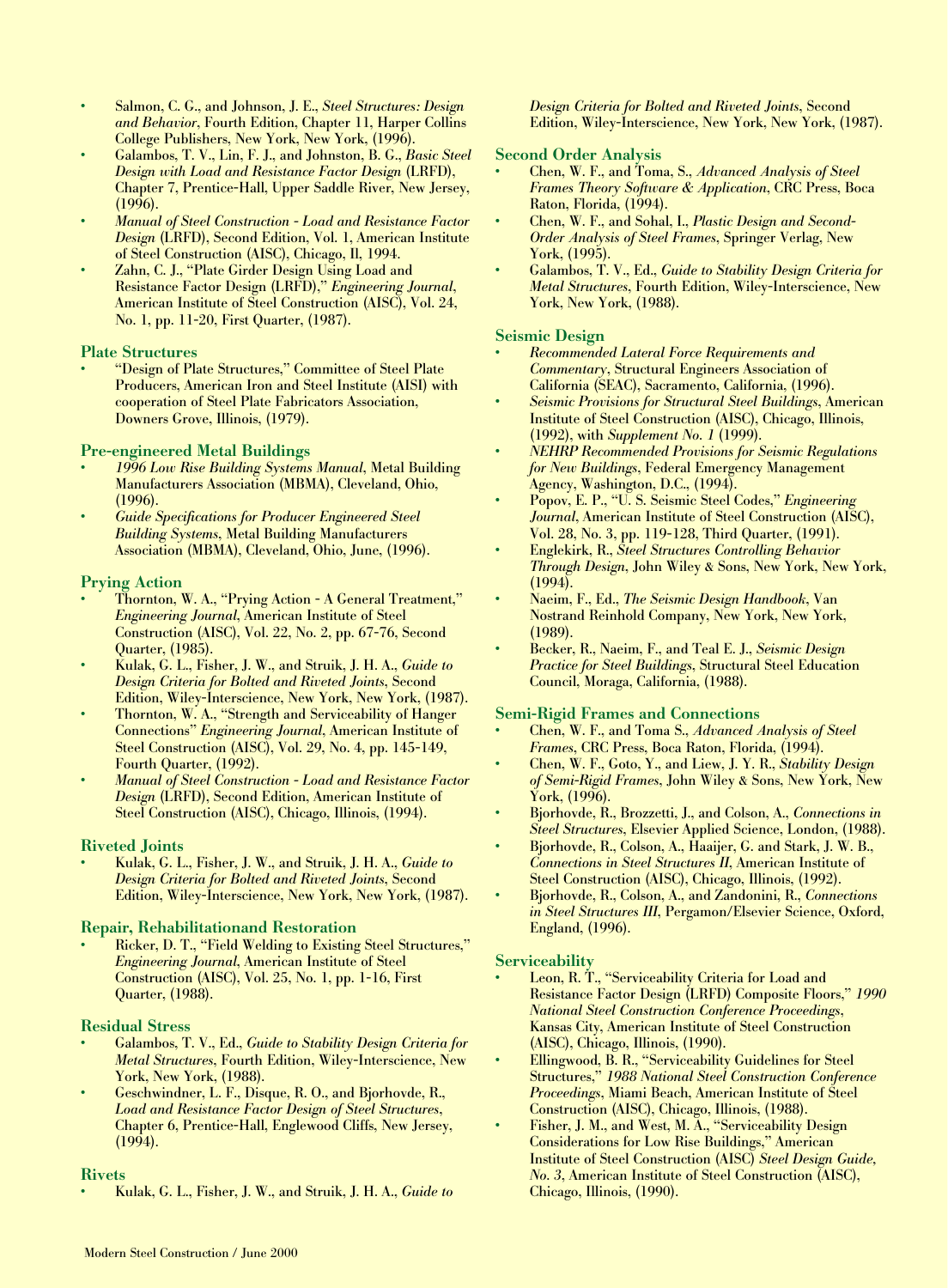# **Stability**

- **•** Nair, R. S., "Simple Solutions to Stability Problems in the Design Office," *1988 National Steel Construction Conference Proceedings*, Miami Beach, American Institute of Steel Construction (AISC), Chicago, Illinois, (1988).
- **•** Galambos, T. V., Ed., *Guide to Stability Design Criteria for Metal Structures*, Fourth Edition, Wiley-Interscience, New York, New York, (1988).
- **•** Timoshenko, S. P., and Gere, J. M., *Theory of Elastic Stability*, Second Edition, McGraw-Hill Book Company, New York, (1961).
- **•** Chen, W. F., and Lui, E. M., *Structural Stability Theory and Implementation*, Elsevier Applied Science, London, (1987).

# **Staggered Truss Systems**

**•** "Staggered Truss Framing Systems For High Rise Buildings," United States Steel (USS) *Technical Report ADUSS 27-5227-02*, Pittsburgh, Pennsylvania, (1972).

# **Stainless Steel**

- **•** *ASCE Specification for the Design of Stainless Steel Cold-Formed Structural Members*, American Society of Civil Engineers (ASCE) Standard No. ASCE-8-90.
- **•** Pickering, F. B., Ed., *The Metallurgical Evolution of Stainless Steels*, American Society for Metals, Metals Park, Ohio, (1979).

#### **Stairs**

- **•** *Metal Stairs Manual*, Fifth Edition, National Association of Architectural Metal Manufacturers, Chicago, Illinois, (1992)
- **•** *Stock Components for Architectural Metal Work*, Catalog 16, Julius Blum & Company, Carlstadt, New Jersey, (1995- 1999).
- **•** *Code of Federal Regulation*, Title 29, Part 1926, Paragraphs 1926.500, 1926.1052, 1926.1053, U.S. Government Printing Office, Washington D.C., (1994).

# **Steel Deck**

- **•** *Design Manual for Composite Decks, Form Decks Roof Decks, and Cellular Metal Floor Deck with Electrical Distribution*, Publication No. 27, Steel Deck Institute, Canton, Ohio, (1995).
- **•** *Standard for the Structural Design of Composite Slabs* ANSI/ASCE 3-91, American Society of Civil Engineers (ASCE), New York, New York, December, (1992).

# **Steel Joists**

- **•** Fisher, J. M., West, M. A., and Van De Pas, J. P., *Designing with Steel Joists, Joist Girders and Steel Deck*, Nucor Corporation, Charlotte, North Carolina, (1991).
- **•** *Steel Joist Institute 60-Year Manual*, Steel Joist Institute, Myrtle Beach, South Carolina, (1992).
- **•** *Standard Specifications, Load Tables, and Weight Tables for Steel Joists and Joist Girders*, Steel Joist Institute, Myrtle Beach, South Carolina, (1994).
- **•** Brockenbrough, R. L., *Material Properties, Chapter 1.2 in Constructional Steel Design - An International Guide*, Dowling, P. J., Harding, J. E., and Bjorhovde, R., Eds., Elsevier Applied Science, London, England, (1992).

# **Steel Materials**

**•** Brockenbrough, R. L., and Barsom, J. M., *Metallurgy, Chapter 1.1 in Constructional Steel Design - An International Guide*, Dowling, P. J., Harding, J. E., and Bjorhovde, R., Eds., Elsevier Applied Science, London, England, (1992).

- **•** Geschwindner, L. F., Disque, R. O., and Bjorhovde, R., *Load and Resistance Factor Design of Steel Structures,* Chapter 4, Prentice-Hall, Englewood Cliffs, New Jersey,  $(1994)$ .
- **•** Barsom, J. M., "Properties of Bridge Steels," *Highway Structures Design Handbook, Vol. 1*, American Institute of Steel Construction (AISC), Chicago, Illinois, (1991).
- **•** Dieter, G., *Mechanical Metallurgy,* Third Edition, McGraw-Hill, New York, (1986).

# **Stepped Columns**

- **•** Lui, E. M., and Sun, M., "Effective Length of Uniform and Stepped Crane Columns," *Engineering Journal*, American Institute of Steel Construction (AISC), Vol. 32, No. 3, pp. 98-106, Third Quarter, (1995).
- **•** Agrawal, K. M., and Stafiej, A. P., "Calculation of Effective Length of Stepped Columns," *Engineering Journal*, American Institute of Steel Construction (AISC), Vol. 17, No. 4, pp. 96-105, Fourth Quarter, (1980).
- **•** "Guide for the Design and Construction of Mill Buildings," Association of Iron and Steel Engineers (AISE) *Technical Report, No. 13*, Pittsburgh, Pennsylvania, (1991).

# **Stress Corrosion Cracking**

**•** Barsom, J. M., and Rolfe, S. T., *Fracture and Fatigue Control in Structures*, Second Edition, Prentice-Hall, Englewood Cliffs, New Jersey, (1987).

# **Tapered Members**

**•** Lee, G. C., Ketter, R. L., and Hsu, *Design of Single Story Rigid Frames,* Metal Buildings Manufacturers Association (MBMA), Cleveland, Ohio, (1981).

# **Tension Members**

- **•** McGuire, W., *Steel Structures*, Prentice-Hall, Englewood Cliffs, New Jersey, (1968).
- **•** Geschwindner, L. F., Disque, R. O., and Bjorhovde, R., *Load and Resistance Factor Design of Steel Structures*, Chapter 5, Prentice-Hall, Englewood Cliffs, New Jersey,  $(1994)$ .

# **Thermal Movement**

**•** "Expansion Joints in Buildings," *Federal Construction Council Technical Report, No. 65*, National Academy of Sciences - National Research Council, Washington, D.C., (1974).

# **Tolerances**

- **•** "Standard Specifications for General Requirements for Rolled Steel Plates, Shapes, Sheet Piling, and Bars for Structural Use," *ASTM A6*, American Society for Testing and Materials (ASTM), Philadelphia, Pennsylvania, (1992).
- **•** *Code of Standard Practice for Steel Buildings and Bridges*, American Institute of Steel Construction (AISC), Chicago, Illinois, (1992).

# **Torsional Design**

- **•** Seaburg, P. A., and Carter, C. J., "Torsional Analysis of Structural Steel Members," American Institute of Steel Construction (AISC) *Steel Design Guide Series, No. 9*, American Institute of Steel Construction (AISC), Chicago, Illinois, (1997).
- **•** Salmon, C. G., and Johnson, J. E., *Steel Structures: Design and Behavior*, Fourth Edition, Chapter 8, Harper Collins College Publishers, New York, New York, (1996).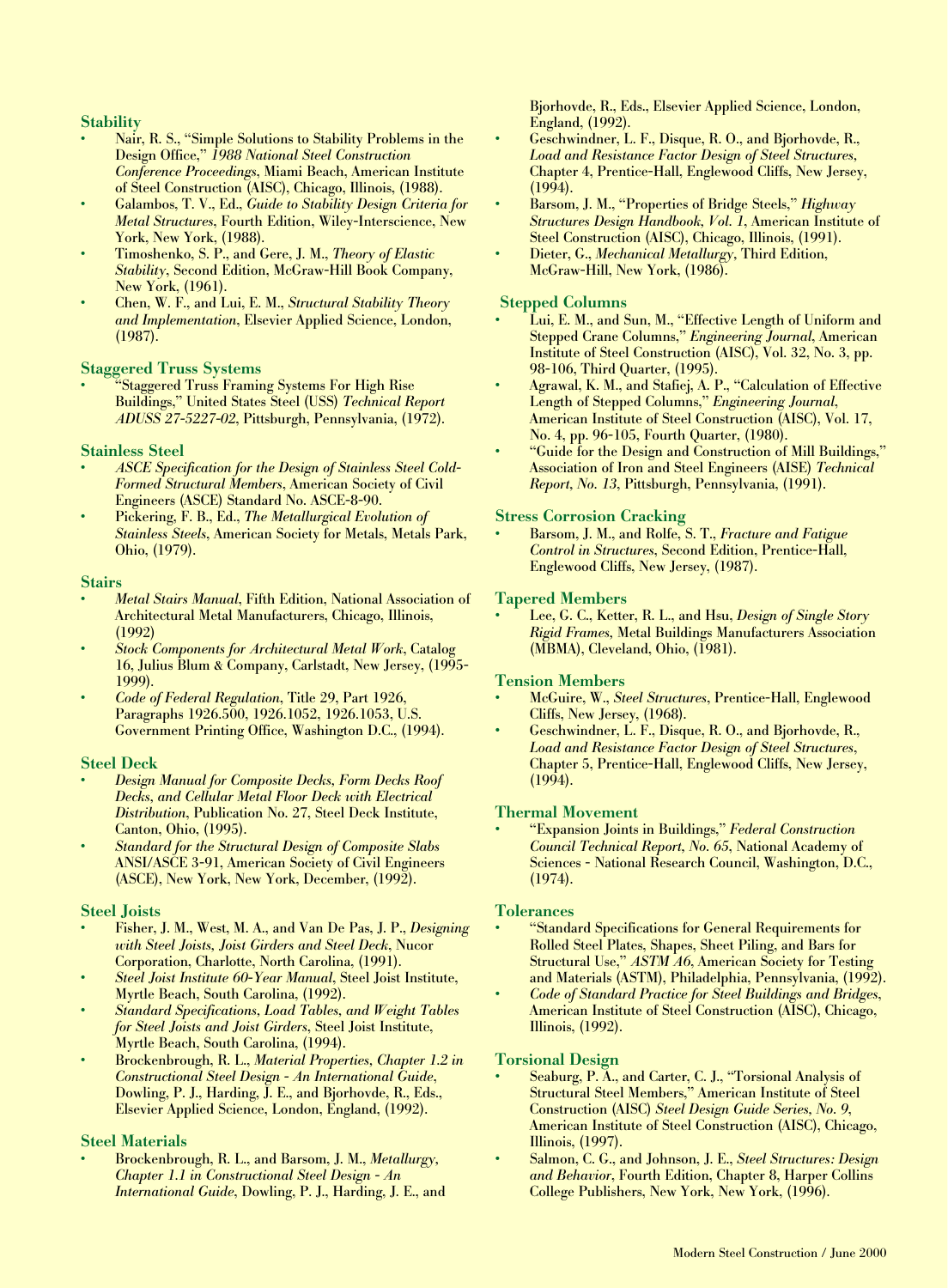# **Trusses**

**•** Nair, R. S., "Secondary Stresses in Trusses," *Engineering Journal*, American Institute of Steel Construction (AISC), Vol. 25, No. 4, p. 144, Fourth Quarter, (1988).

#### **Tubular Structures**

- **•** *AWS D1.1 Structural Welding Code Steel*, American Welding Society (AWS), Miami, Florida, (1985).
- **•** Kloiber, L. A., "Fabricating Architecturally Exposed Tube Structures," *1993 National Steel Construction Conference Proceedings*, Orlando, pp. 23.1-23.21, American Institute of Steel Construction (AISC), Chicago, Illinois, (1993).
- **•** Packer, J. A., and Henderson, J. E., *Design Guide for Hollow Structural Section Connections*, Canadian Institute of Steel Construction, Willowdale, Ontario, Canada.
- **•** Sherman, D. R., *Tubular Members, Chapter 2.4 in Constructional Steel Design - An International Guide*, Dowling, P. J., Harding, J. E. and Bjorhovde, R., Eds., Elsevier Applied Science, (1992).
- **•** Wardenier, J., and Packer, J. A., *Connections Between Hollow Sections, Chapter 3.5 in Constructional Steel Design - An International Guide*, Dowling, P. J., Harding, J. E. and Bjorhovde, R., Eds., Elsevier Applied Science, (1992).
- **•** *Hollow Structural Sections Connections Manual*, American Institute of Steel Construction (AISC), Chicago, Illinois, (1997).

#### **Vibration**

**•** Murray, T. M., Allen, D. E., and Ungar, E. E., "Floor Vibrations Due to Human Activity", American Institute of Steel Construction (AISC) *Steel Design Guide Series, No. 11*, American Institute of Steel Construction (AISC), Chicago, Illinois, (1997).

# **Weathering Steel**

**•** "Uncoated Weathering Steel Bridges," *Highway Structures Design Handbook, Vol. 1, Chapter 9*, January, (1993).

# **Web Openings**

- **•** "Proposed Specification for Structural Steel Beams with Web Openings," ASCE Task Committee on Design Criteria for Composite Structures in Steel and Concrete, *Journal of Structural Engineering*, American Society of Civil Engineers (ASCE), Vol. 118, No. 12, pp. 3315-3324, New York, New York, December, (1992).
- **•** "Commentary on Proposed Specification for Structural Steel Beams with Web Openings (with Design Example)," ASCE Task Committee on Design Criteria for Composite Structures in Steel and Concrete, *Journal of Structural Engineering*, American Society of Civil Engineers (ASCE), Vol. 118, No. 12, pp. 3325-3349, New York, New York, December, (1992).
- **•** Darwin, D., "Design of Steel and Composite Beams with Web Openings," American Institute of Steel Construction (AISC) *Steel Design Guide Series, No. 2*, American Institute of Steel Construction (AISC), Chicago, Illinois, (1990).

# **Welding**

- **•** Blodgett, O., *Design of Welded Structures*, The James F. Lincoln Welding Foundation, Cleveland, Ohio, (1966). AWS D1.1 Structural Welding Code Steel, American Welding Society (AWS), Miami, Florida, (1985).
- **•** Miller, D. K., "What Structural Engineers and Fabricators Need to Know About Weld Metal," *Engineering Journal*, American Institute of Steel Construction (AISC), Vol. 26, No. 3, pp. 110-116, Third Quarter, (1989).
- **•** Julicher, A. J., "Weld Fundamentals for Structural Engineers," *Civil Engineering*, American Society of Civil Engineers (ASCE), pp. 60-61, January, (1981).
- **•** Miller, D. K., "Assuring Weld Quality by the Proper Application of the D1.1 Structural Welding Code - Steel," *Proceedings of the American Institute of Steel Construction (AISC) Special Task Committee on the Northridge Earthquake Meeting*, Chicago, Illinois, (1994).
- **•** *The Procedure Handbook of Arc Welding*, Twelfth Edition, The Lincoln Electric Company, Cleveland, Ohio, (1973).
- **•** Linnert, G., *Welding Metallurgy*, Second Edition, American Welding Society (AWS), Miami, Florida, (1995).

#### **Wind Response**

- **•** "Wind Loading and Wind-Induced Structural Response," a state-of-the-art *report prepared by the Committee on Wind Effects,* American Society of Civil Engineers (ASCE), New York, New York, (1987).
- **•** Mehta, K. C., Marshall, R. D. and Perry, D. C., *Guide to the Use of Wind Load Provisions of ASCE 7-88*, American Society of Civil Engineers (ASCE), New York, New York, (1991).
- **•** Simiu, E., and Scanlan, R. H., *Wind Effects on Structures: An Introduction to Wind Engineering*, Third Edition, Wiley-Interscience, New York, New York, (1996).

# *Acknowledgements*

*This compendium of references was prepared as an ASCE Committee report in the continuing efforts of the Committee on Design of Steel Building Structures to bring practical solutions to the design profession.*

*The primary writers and editors of this report are Horatio Allison, Dagsboro, DE; Reidar Bjorhovde, University of Pittsburgh, Pittsburgh, PA; Lewis B. Burgett, American Institute of Steel Construction, Lilburn, GA; Louis F. Geschwindner, The Pennsylvania State University, University Park, PA; Thomas M. Murray, Virginia Polytechnic Institute and State University, Blacksburg, VA and John P. Stecich, Wiss, Janney, Elstner Associates, Inc., Chicago, IL.* 

*The current and past members of the Committee on Design of Steel Building Structures who have participated in the development of this Compendium are:*

- *• Horatio Allison, Consultant, Dagsboro, DE.*
- *• William F. Baker Jr., Skidmore, Owings & Merrill LLP, Chicago, IL.*
- *• Reidar Bjorhovde, University of Pittsburgh, Pittsburgh, PA, Founder of the Committee and Committee Chairman, 1982-87*
- *• Lewis B. Burgett, American Institute of Steel Construction, Lilburn, GA.*
- *• Charles J. Carter, American Institute of Steel Construction, Chicago, IL.*
- *• Robert O. Disque, Gibble Norden Champion, Inc., Old Saybrook, CT, Committee Chairman, 1987-90.*
- *• Michael F. Engestrom, Nucor-Yamato Steel, Frederick, MD.*
- *• James M. Fisher, Computerized Structural Design, S.C., Milwaukee, WI, Committee Chairman, 1990-93.*
- *• Louis F. Geschwindner, The Pennsylvania State University, University Park, PA.*
- *• Lawrence G. Griffis, Walter P. Moore & Associates, Houston, TX.*
- *• John L. Gross, National Institute of Standards and Technology, Gaithersburg, MD, Committee Chairman, 1996-present.*